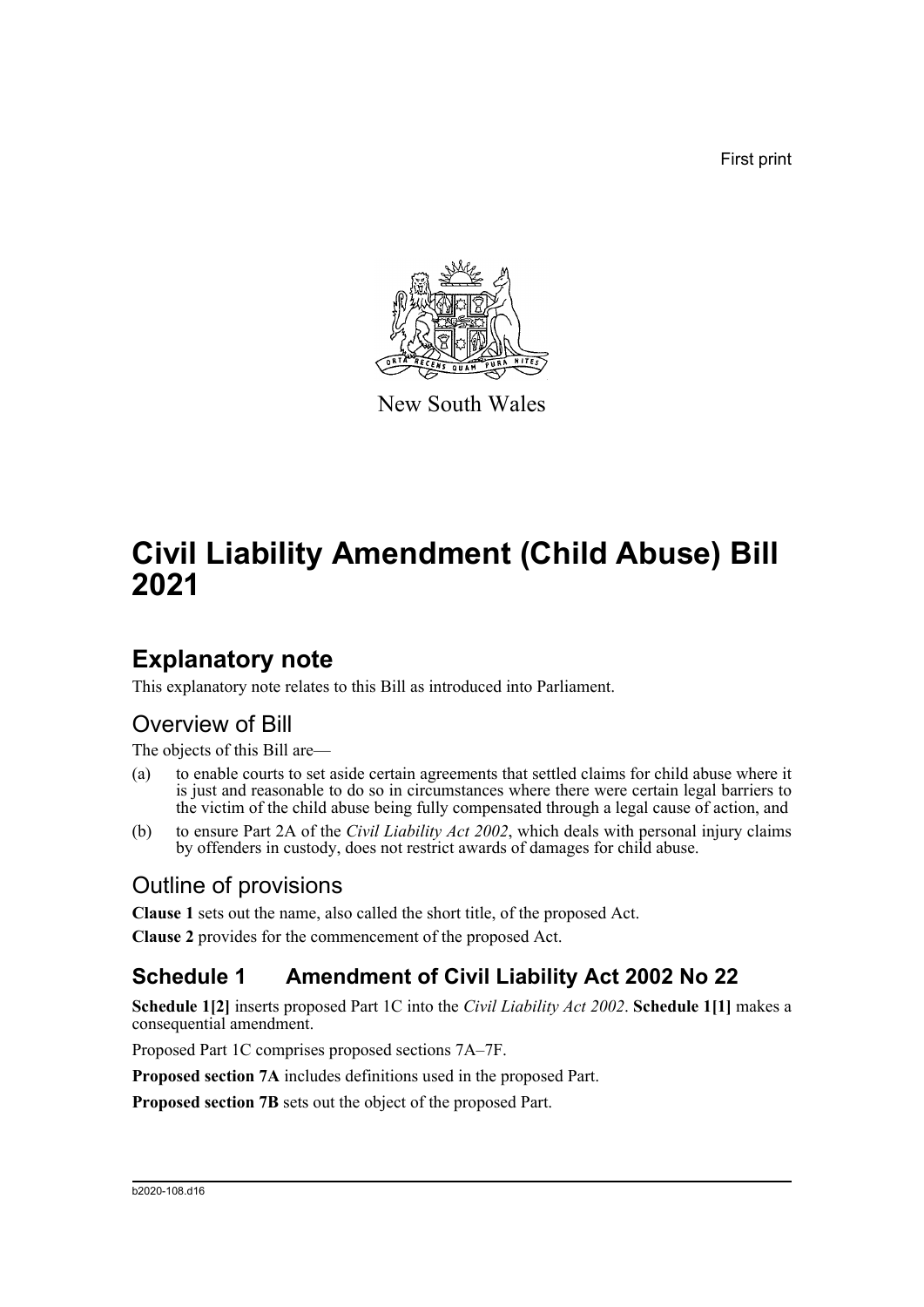**Proposed section 7C** sets out which agreements are *affected agreements* for the purposes of the proposed Part. These are agreements that prevent the exercise of an action on a cause of action for child abuse if the agreement was entered into when a limitation period applying to the cause of action had expired or when an organisation that would have been liable for the child abuse was unincorporated.

**Proposed section 7D** permits a person who is prevented from exercising an action because of an affected agreement to commence the action and permits the court hearing the action to set aside the affected agreement if it is just and reasonable to do so.

**Proposed section 7E** permits the court to also set aside contracts, deeds or other agreements and judgments or orders of lower courts if these give effect to the affected agreement.

**Proposed section 7F** provides that anything set aside under the proposed Part is void but only to the extent that it relates to the person exercising the action. Consideration given under the void agreement is not recoverable but may be taken into account for determining damages in the new proceedings.

**Schedule 1[3]** makes it clear that Part 2A of the *Civil Liability Act 2002*, which deals with personal injury claims by offenders in custody, does not apply to, and is taken never to have applied to, an injury arising from child abuse. **Schedule 1[4]** makes a consequential amendment inserting definitions of *child* and *child abuse*. **Schedule 1[5]** enables a court to set aside earlier judgments or settlements of causes of action by persons who suffered child abuse at a time when the person was an offender in custody.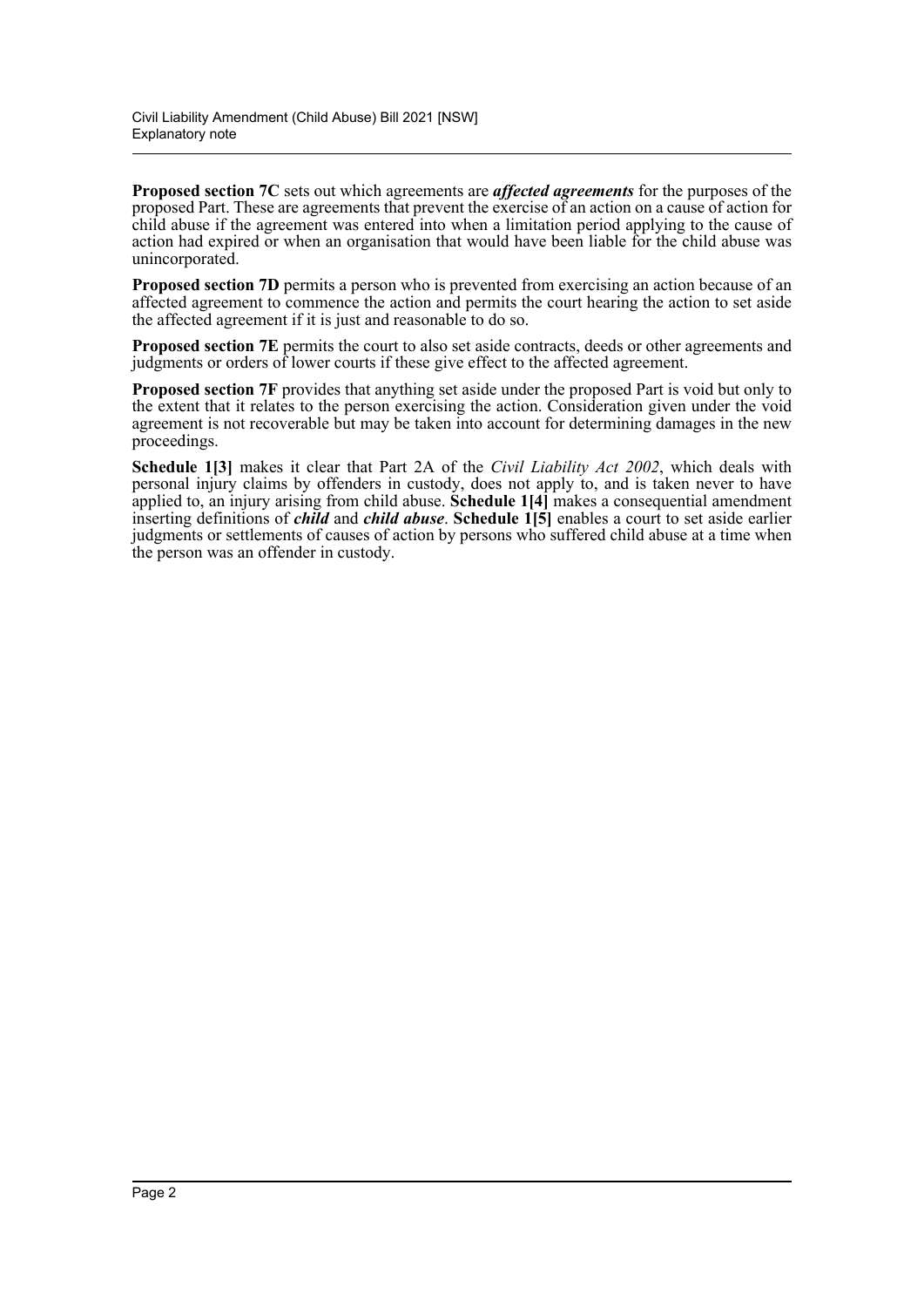First print



New South Wales

# **Civil Liability Amendment (Child Abuse) Bill 2021**

## **Contents**

|            |                                             | Page |
|------------|---------------------------------------------|------|
|            | Name of Act                                 |      |
|            | 2 Commencement                              |      |
| Schedule 1 | Amendment of Civil Liability Act 2002 No 22 |      |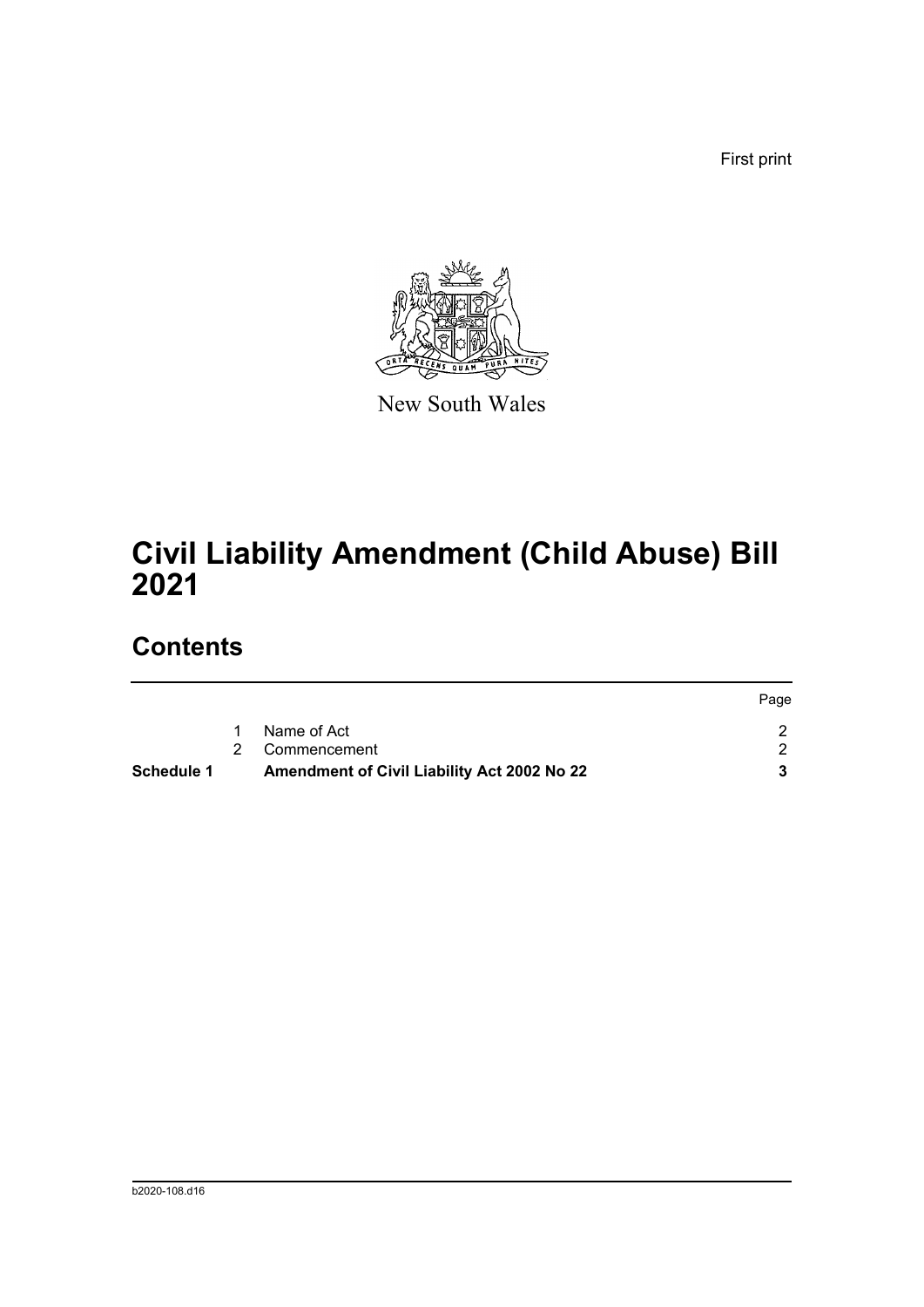

New South Wales

# **Civil Liability Amendment (Child Abuse) Bill 2021**

No , 2021

#### **A Bill for**

An Act to amend the *Civil Liability Act 2002* to enable courts to set aside certain agreements that settled claims for child abuse where it is just and reasonable to do so and to ensure that Part 2A of that Act does not restrict awards of damages for child abuse.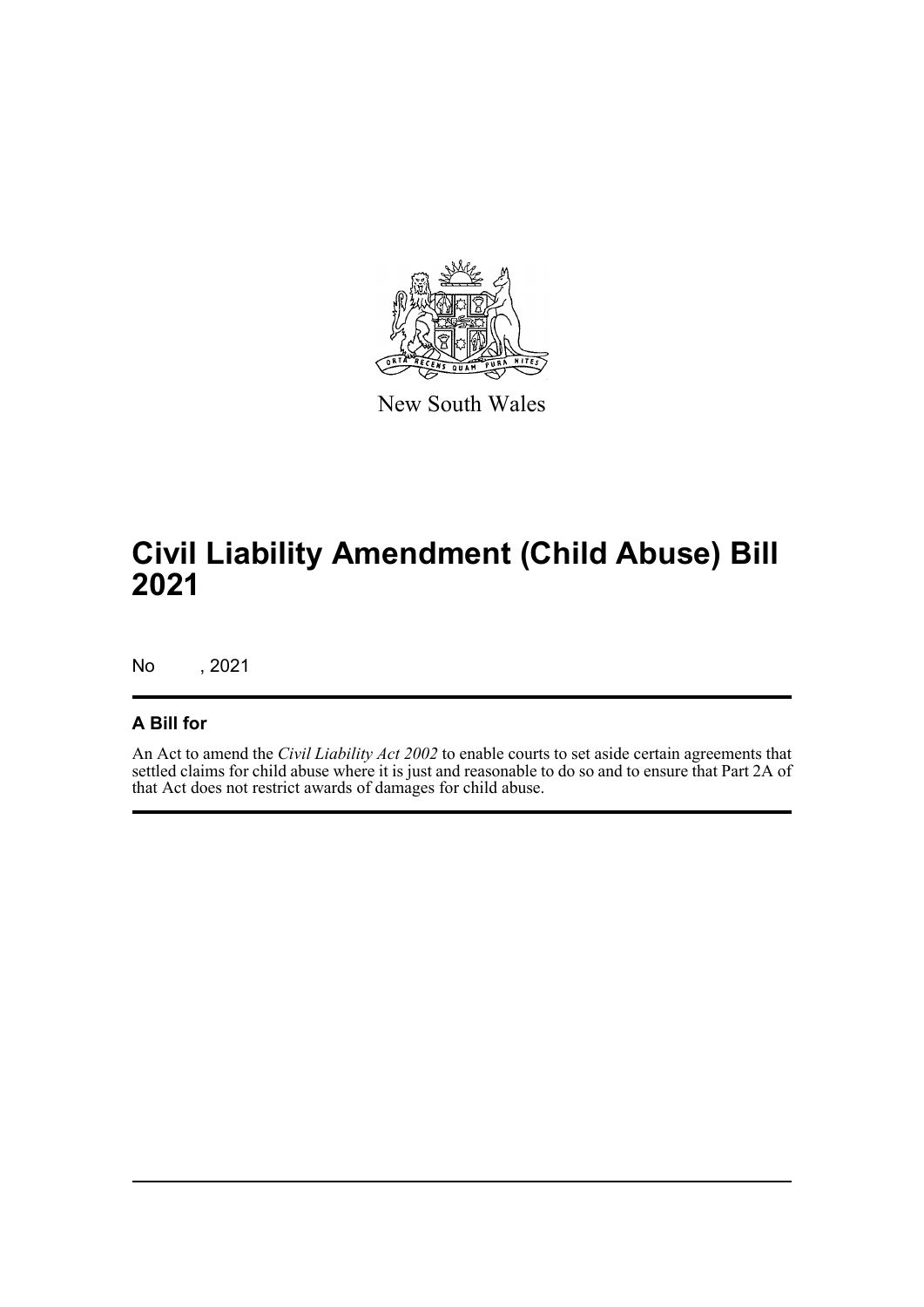<span id="page-4-1"></span><span id="page-4-0"></span>

| The Legislature of New South Wales enacts— |                                                                   | 1             |
|--------------------------------------------|-------------------------------------------------------------------|---------------|
| 1                                          | Name of Act                                                       | $\mathcal{P}$ |
|                                            | This Act is the Civil Liability Amendment (Child Abuse) Act 2021. | 3             |
|                                            | <b>Commencement</b>                                               | 4             |
|                                            | This Act commences on the date of assent to this Act.             | 5             |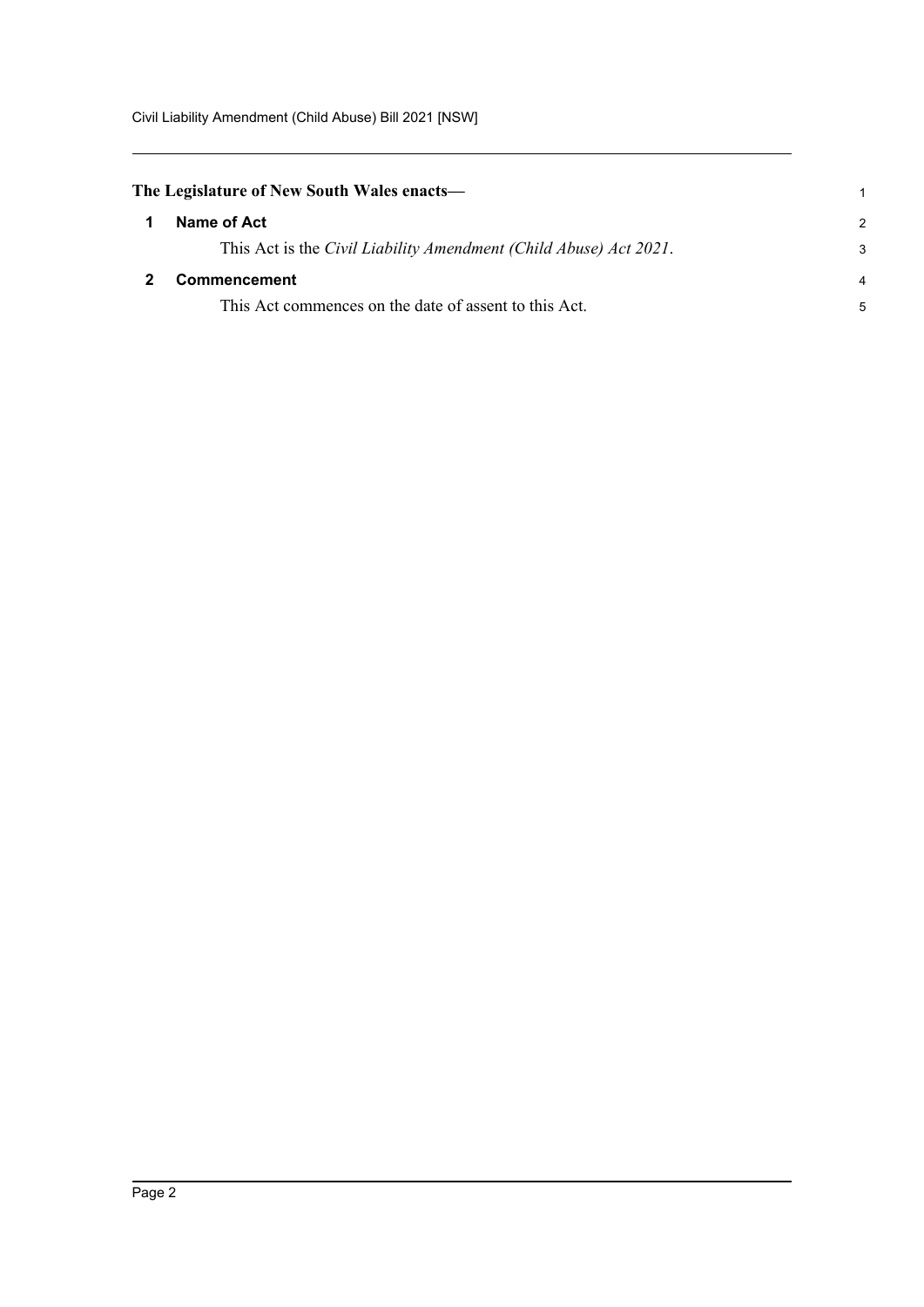<span id="page-5-0"></span>

|       | <b>Schedule 1</b>             |     |                       | <b>Amendment of Civil Liability Act 2002 No 22</b>                                                                                                                                                                                | 1              |
|-------|-------------------------------|-----|-----------------------|-----------------------------------------------------------------------------------------------------------------------------------------------------------------------------------------------------------------------------------|----------------|
| [1]   | <b>Section 3 Definitions</b>  |     |                       |                                                                                                                                                                                                                                   | $\overline{2}$ |
|       | Insert in alphabetical order- |     |                       | 3                                                                                                                                                                                                                                 |                |
|       |                               |     |                       | <i>affected agreement</i> , for Part 1C—see section 7C.                                                                                                                                                                           | 4              |
|       |                               |     |                       | <i>applicant</i> , for Part 1C—see section 7D.                                                                                                                                                                                    | 5              |
| $[2]$ | Part 1C                       |     |                       |                                                                                                                                                                                                                                   | 6              |
|       | Insert after Part 1B-         |     |                       |                                                                                                                                                                                                                                   |                |
|       |                               |     |                       | Part 1C Child abuse—setting aside settlements                                                                                                                                                                                     | 8              |
|       | 7Α                            |     | <b>Definitions</b>    |                                                                                                                                                                                                                                   | 9              |
|       |                               |     |                       | In this Part—                                                                                                                                                                                                                     | 10             |
|       |                               |     |                       | <i>affected agreement</i> —see section 7C                                                                                                                                                                                         | 11             |
|       |                               |     |                       | <i>applicant</i> —see section 7D.                                                                                                                                                                                                 | 12             |
|       | 7В                            |     | <b>Object of Part</b> |                                                                                                                                                                                                                                   | 13             |
|       |                               |     |                       | The object of this Part is to provide a way for a person to seek to have an<br>agreement set aside if-                                                                                                                            | 14<br>15       |
|       |                               |     | (a)                   | the agreement settled a claim for child abuse perpetrated against the<br>person, and                                                                                                                                              | 16<br>17       |
|       |                               |     | (b)                   | at the time of the agreement, there were certain legal barriers to the<br>person being fully compensated through a legal cause of action.                                                                                         | 18<br>19       |
|       | 7C                            |     |                       | Meaning of "affected agreement"                                                                                                                                                                                                   | 20             |
|       |                               | (1) |                       | In this Part, an <i>affected agreement</i> means an agreement that prevents the<br>exercise of an action on a cause of action to which section 6A of the <i>Limitation</i><br><i>Act 1969</i> applies, if the agreement occurred— | 21<br>22<br>23 |
|       |                               |     | (a)                   | before the commencement of that section, and at the time of the<br>agreement, a limitation period applying to the cause of action had<br>expired, or                                                                              | 24<br>25<br>26 |
|       |                               |     | (b)                   | before the commencement of Part 1B of this Act, and at the time of the<br>agreement, an organisation, that would have been liable under Part 1B<br>for child abuse had the Part been in force, was not incorporated.              | 27<br>28<br>29 |
|       |                               | (2) | period.               | For the purposes of this section, a limitation period is taken to have expired<br>even if it were possible at the time to seek the leave of a court to extend the                                                                 | 30<br>31<br>32 |
|       | 7D                            |     |                       | Court may set aside affected agreement                                                                                                                                                                                            | 33             |
|       |                               | (1) |                       | A person (the <i>applicant</i> ) who, because of an affected agreement, is prevented<br>from exercising an action on a cause of action may—                                                                                       | 34<br>35       |
|       |                               |     | (a)                   | commence proceedings on the cause of action in a court with sufficient<br>jurisdiction to hear the cause of action, and                                                                                                           | 36<br>37       |
|       |                               |     | (b)                   | apply to the court to set aside the affected agreement.                                                                                                                                                                           | 38             |
|       |                               | (2) | SO.                   | The court may set aside an affected agreement if it is just and reasonable to do                                                                                                                                                  | 39<br>40       |
|       |                               |     |                       |                                                                                                                                                                                                                                   |                |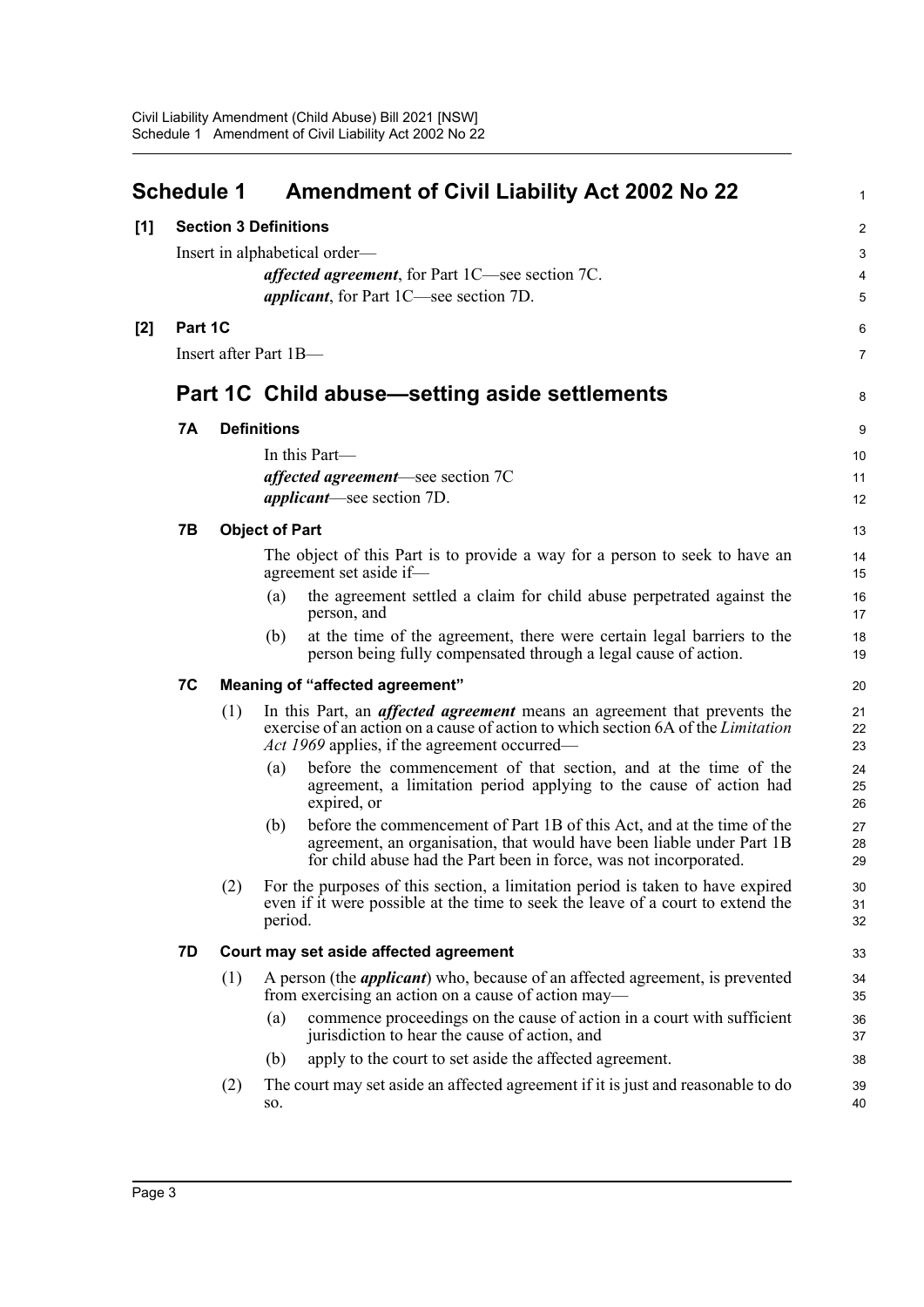|     |           | (3) | The court may consider the following in making its decision to set aside the<br>affected agreement-                                                                                                                                                                                                                         | $\mathbf{1}$<br>$\overline{2}$ |
|-----|-----------|-----|-----------------------------------------------------------------------------------------------------------------------------------------------------------------------------------------------------------------------------------------------------------------------------------------------------------------------------|--------------------------------|
|     |           |     | the amount paid to the applicant under the agreement,<br>(a)                                                                                                                                                                                                                                                                | $\ensuremath{\mathsf{3}}$      |
|     |           |     | the bargaining position of the parties to the agreement,<br>(b)                                                                                                                                                                                                                                                             | 4                              |
|     |           |     | the conduct in relation to the agreement of-<br>(c)                                                                                                                                                                                                                                                                         | $\mathbf 5$                    |
|     |           |     | the parties other than the applicant, or<br>(i)                                                                                                                                                                                                                                                                             | 6                              |
|     |           |     | the legal representatives of the parties other than the applicant,<br>(ii)                                                                                                                                                                                                                                                  | $\overline{7}$                 |
|     |           |     | any other matter the court considers relevant.<br>(d)                                                                                                                                                                                                                                                                       | 8                              |
|     |           | (4) | Section 131(1) of the <i>Evidence Act 1995</i> does not prevent evidence being<br>adduced in proceedings under this section, even if the evidence is of a<br>communication made, or a document prepared, in connection with an attempt<br>to negotiate a settlement of the dispute to which the affected agreement relates. | 9<br>10<br>11<br>12            |
|     | <b>7E</b> |     | Court may also set aside other things                                                                                                                                                                                                                                                                                       | 13                             |
|     |           | (1) | If the court decides to set aside an affected agreement under this Part, it may<br>also set aside any of the following that gives effect to the agreement—                                                                                                                                                                  | 14<br>15                       |
|     |           |     | a contract, deed or other agreement,<br>(a)                                                                                                                                                                                                                                                                                 | 16                             |
|     |           |     | an order or judgment of the court or of a lower court.<br>(b)                                                                                                                                                                                                                                                               | 17                             |
|     |           | (2) | However, the court must not set aside the following—                                                                                                                                                                                                                                                                        | 18                             |
|     |           |     | a deed of release signed by or on behalf of the applicant in acceptance<br>(a)<br>of an offer under the National Redress Scheme and an agreement<br>relating to a relevant prior payment that has been taken into account in<br>the offer,                                                                                  | 19<br>20<br>21<br>22           |
|     |           |     | an agreement to the extent to which—<br>(b)                                                                                                                                                                                                                                                                                 | 23                             |
|     |           |     | it settled a cross-claim between 2 or more defendants, or<br>(i)                                                                                                                                                                                                                                                            | 24                             |
|     |           |     | 1 defendant indemnified another,<br>(ii)                                                                                                                                                                                                                                                                                    | 25                             |
|     |           |     | a contract of insurance.<br>(c)                                                                                                                                                                                                                                                                                             | 26                             |
|     |           | (3) | In this section-                                                                                                                                                                                                                                                                                                            | 27                             |
|     |           |     | <b>National Redress Scheme</b> means the National Redress Scheme for<br>Institutional Child Sexual Abuse established by the National Redress Scheme<br>for Institutional Child Sexual Abuse Act 2018 of the Commonwealth.                                                                                                   | 28<br>29<br>30                 |
|     | 7F        |     | <b>Effect of setting aside affected agreement</b>                                                                                                                                                                                                                                                                           | 31                             |
|     |           |     | (1) A court may set aside an affected agreement or anything else under this Part<br>only to the extent that it relates to the applicant.                                                                                                                                                                                    | 32<br>33                       |
|     |           | (2) | An affected agreement and anything else set aside under this Part is void but<br>only to the extent that it relates to the applicant.                                                                                                                                                                                       | 34<br>35                       |
|     |           | (3) | An amount paid, including legal costs or disbursements, or other consideration<br>given under the affected agreement—                                                                                                                                                                                                       | 36<br>37                       |
|     |           |     | is not recoverable despite the agreement being void, and<br>(a)                                                                                                                                                                                                                                                             | 38                             |
|     |           |     | may be taken into account by a court in determining damages in<br>(b)<br>proceedings for a cause of action to which the affected agreement<br>relates.                                                                                                                                                                      | 39<br>40<br>41                 |
| [3] |           |     | <b>Section 26B Application of Part</b>                                                                                                                                                                                                                                                                                      | 42                             |
|     |           |     | Insert after section $26B(2)$ —                                                                                                                                                                                                                                                                                             | 43                             |
|     |           |     |                                                                                                                                                                                                                                                                                                                             |                                |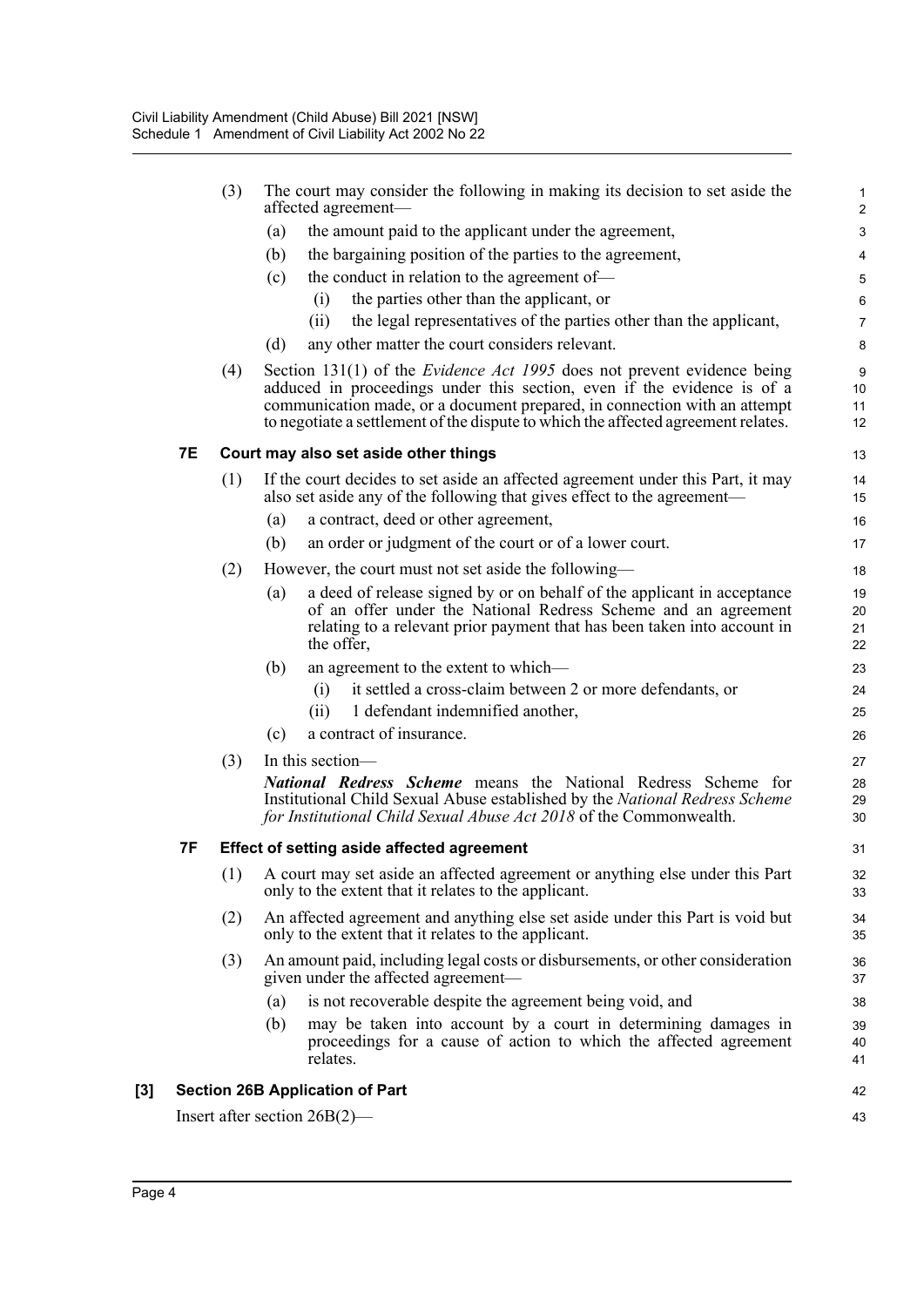|     | (2A)           | This Part does not apply to, and is taken never to have applied to, an injury<br>arising from child abuse.                                                                                                                                 | 1<br>$\overline{2}$ |
|-----|----------------|--------------------------------------------------------------------------------------------------------------------------------------------------------------------------------------------------------------------------------------------|---------------------|
| [4] | Section 26B(6) |                                                                                                                                                                                                                                            | 3                   |
|     |                | Insert after section $26B(5)$ —                                                                                                                                                                                                            | 4                   |
|     | (6)            | In this section-                                                                                                                                                                                                                           | 5                   |
|     |                | <i>child</i> means a person under the age of 18 years.                                                                                                                                                                                     | 6                   |
|     |                | <i>child abuse</i> , of a child, means sexual abuse or physical abuse of the child but<br>does not include an act that is lawful at the time it takes place.                                                                               | $\overline{7}$<br>8 |
| [5] |                | <b>Schedule 1 Savings and transitional provisions</b>                                                                                                                                                                                      | 9                   |
|     |                | Insert at the end of the Schedule, with appropriate Part and clause numbering—                                                                                                                                                             | 10                  |
|     | <b>Part</b>    | <b>Provisions consequent on enactment of Civil</b>                                                                                                                                                                                         | 11                  |
|     |                | <b>Liability Amendment (Child Abuse) Act 2021</b>                                                                                                                                                                                          | 12                  |
|     |                | Pre-existing judgments and settlements to which Part 2A applied                                                                                                                                                                            | 13                  |
|     | (1)            | This clause applies to a cause of action against a protected defendant for child<br>abuse of a person who at the time of the child abuse was an offender in<br>custody.                                                                    | 14<br>15<br>16      |
|     | (2)            | The person may commence proceedings on the cause of action in a court with<br>sufficient jurisdiction to hear the cause of action despite any earlier judgement<br>or settlement given or made before the commencement of section 26B(2A). | 17<br>18<br>19      |
|     | (3)            | The action may be brought as if the earlier judgment or settlement, including<br>related proceedings, had not occurred.                                                                                                                    | 20<br>21            |
|     | (4)            | The court hearing the action may, if it decides that it is just and reasonable to<br>do so, do any or all of the following-                                                                                                                | 22<br>23            |
|     |                | set aside the earlier judgment or settlement,<br>(a)                                                                                                                                                                                       | 24                  |
|     |                | take into account any amounts paid or payable by way of damages under<br>(b)<br>an earlier judgment or settlement,                                                                                                                         | 25<br>26            |
|     |                | take into account any amounts paid or payable by way of costs in the<br>(c)<br>related proceedings.                                                                                                                                        | 27<br>28            |
|     | (5)            | The Supreme Court may, on application, exercise the power to set aside a<br>judgment under subclause $(4)(a)$ even though it is not hearing the action.                                                                                    | 29<br>30            |
|     | (6)            | A court, other than the Supreme Court, may not, under this clause, set aside a<br>judgment of any other court.                                                                                                                             | 31<br>32            |